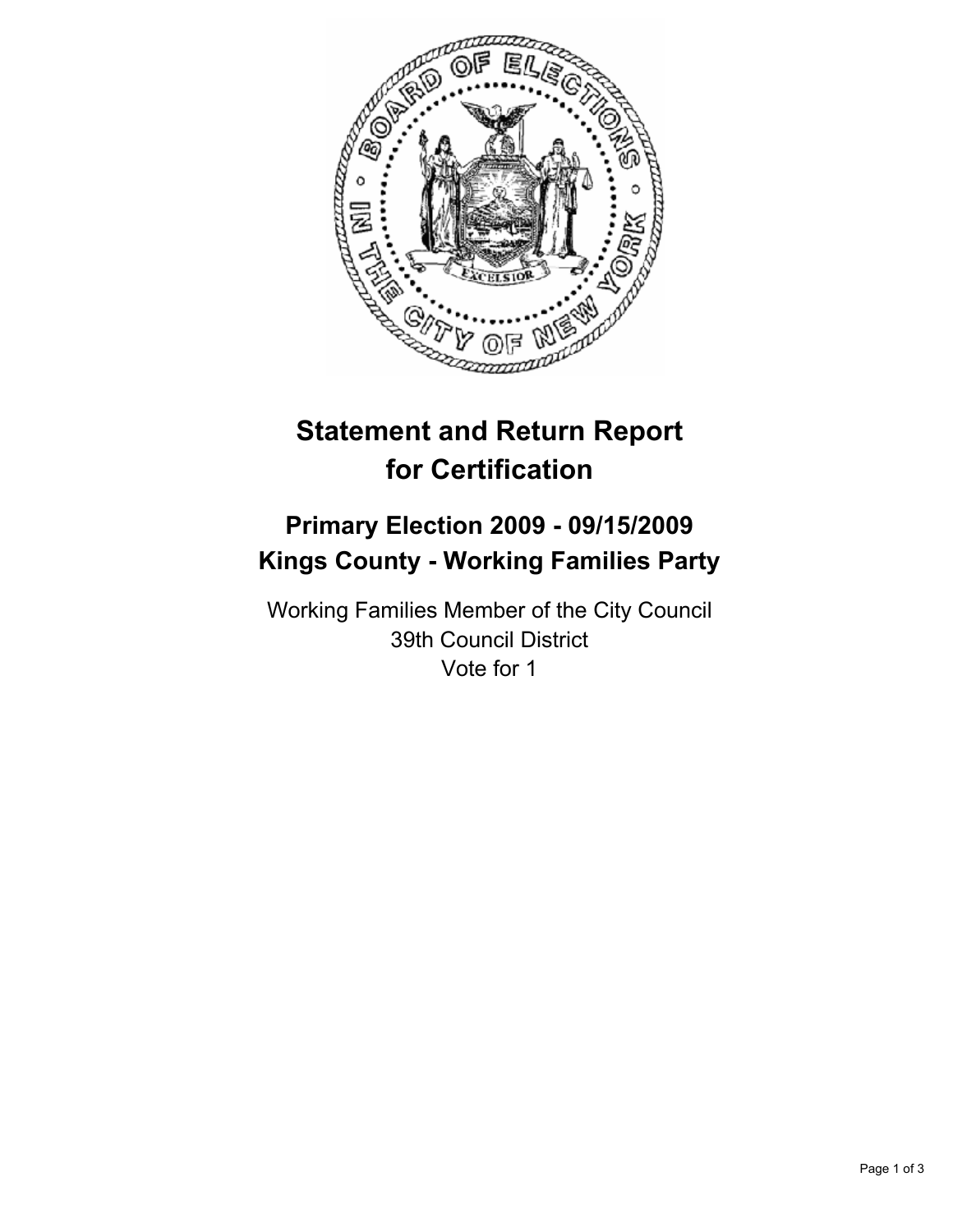

#### **Assembly District 44**

| <b>Total Votes</b>       | 21 |
|--------------------------|----|
| <b>BRADFORD S LANDER</b> | 21 |
| AFFIDAVIT                | 0  |
| ABSENTEE/MILITARY        | 0  |
| <b>EMERGENCY</b>         |    |

#### **Assembly District 48**

| <b>Total Votes</b>       |  |
|--------------------------|--|
| <b>BRADFORD S LANDER</b> |  |
| <b>AFFIDAVIT</b>         |  |
| ABSENTEE/MILITARY        |  |
| <b>EMERGENCY</b>         |  |

#### **Assembly District 49**

| 0 |
|---|
|   |
|   |
|   |
|   |
|   |

### **Assembly District 51**

| <b>Assembly District 52</b> |                          |  |
|-----------------------------|--------------------------|--|
|                             | <b>Total Votes</b>       |  |
|                             | <b>BRADFORD S LANDER</b> |  |
|                             | AFFIDAVIT                |  |
|                             | ABSENTEE/MILITARY        |  |
|                             | <b>EMERGENCY</b>         |  |
|                             |                          |  |

## EMERGENCY 0 ABSENTEE/MILITARY 0 AFFIDAVIT 3 BRADFORD S LANDER 8 **Total Votes** 8